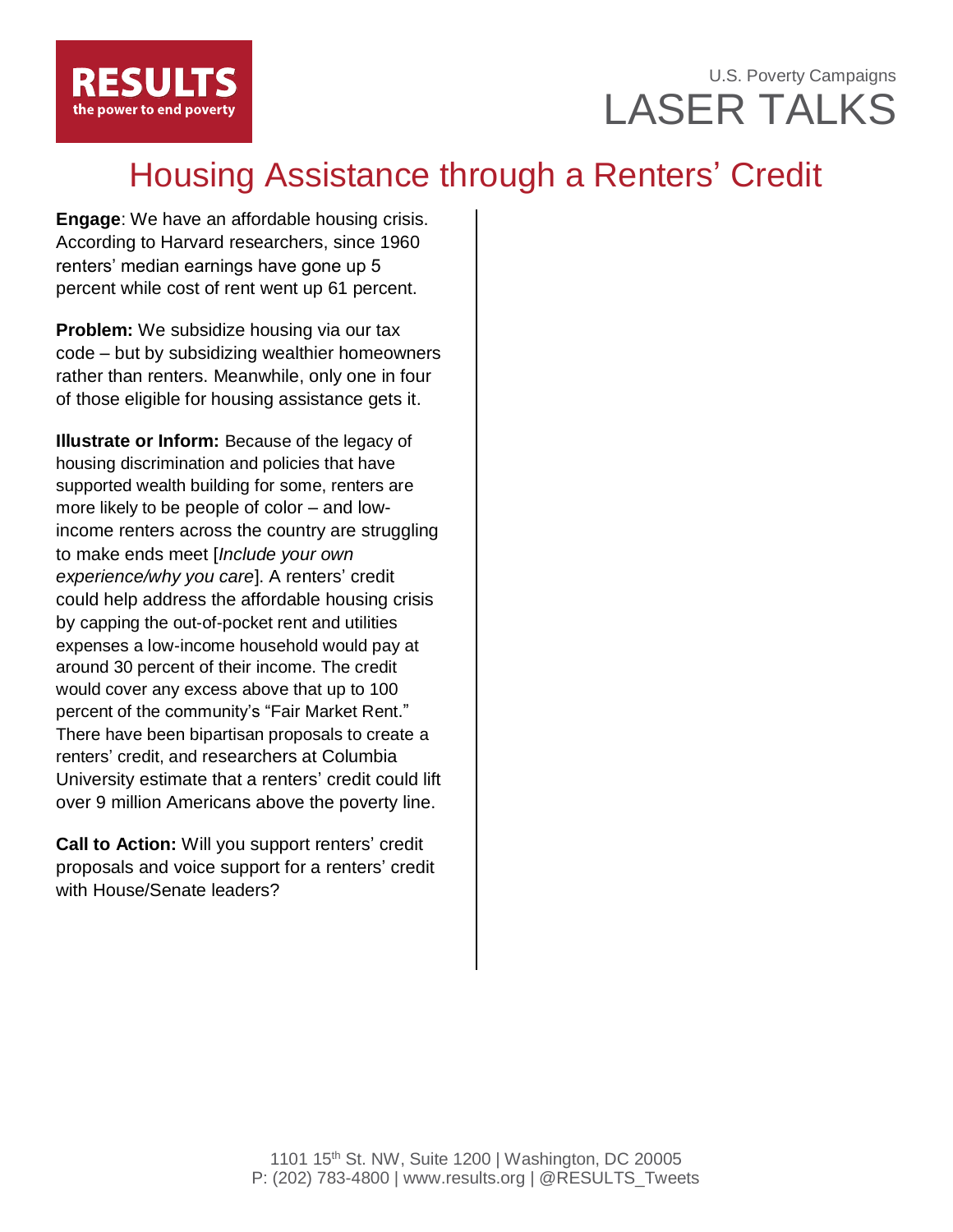## Housing Stability and Racial Wealth Inequality

#### **Engage:**

*Racial wealth inequality:* I'd like to talk about racial wealth inequality. The median wealth for white families is 8-10 times greater than the median wealth for Hispanic or African American families.

*Housing stability*: In 2016 alone, one million families were evicted, forcing households to move neighborhoods, change schools, and barring many from accessing safe and affordable housing again, due to a record of eviction.

**Problem:** Housing and wealth are inextricably entwined. With low-income families, particularly families of color, spending most of their income on rent, they are perpetually trying to stay afloat and thus unable to move up the economic ladder.

**Illustrate or Inform:** Access to safe, stable housing is critical, and impacts many parts of our lives including education, health, and nutrition. When households are forced to pay high housing costs, their spending on other necessities, like food, transportation, and health care are cut. [*If you have a story, share it here*].

**Call to Action:** RESULTS urges you to address our affordable housing crisis, close the racial wealth divide, and specifically:

- Support pending bipartisan bills to pilot emergency stabilization funds for families facing evictions.
- Increase the supply of affordable housing via the National Housing Trust Fund.
- Address other barriers to affordable housing and racial equity issues including restrictive zoning, credit scores, and application fees.
- Target homeownership policies for first-time homebuyers impacted by segregation and redlining to reduce racial wealth inequality.
- Pass bipartisan bills to create an Affordable Housing Task Force to study the scope of the affordable housing crisis and recommend solutions.